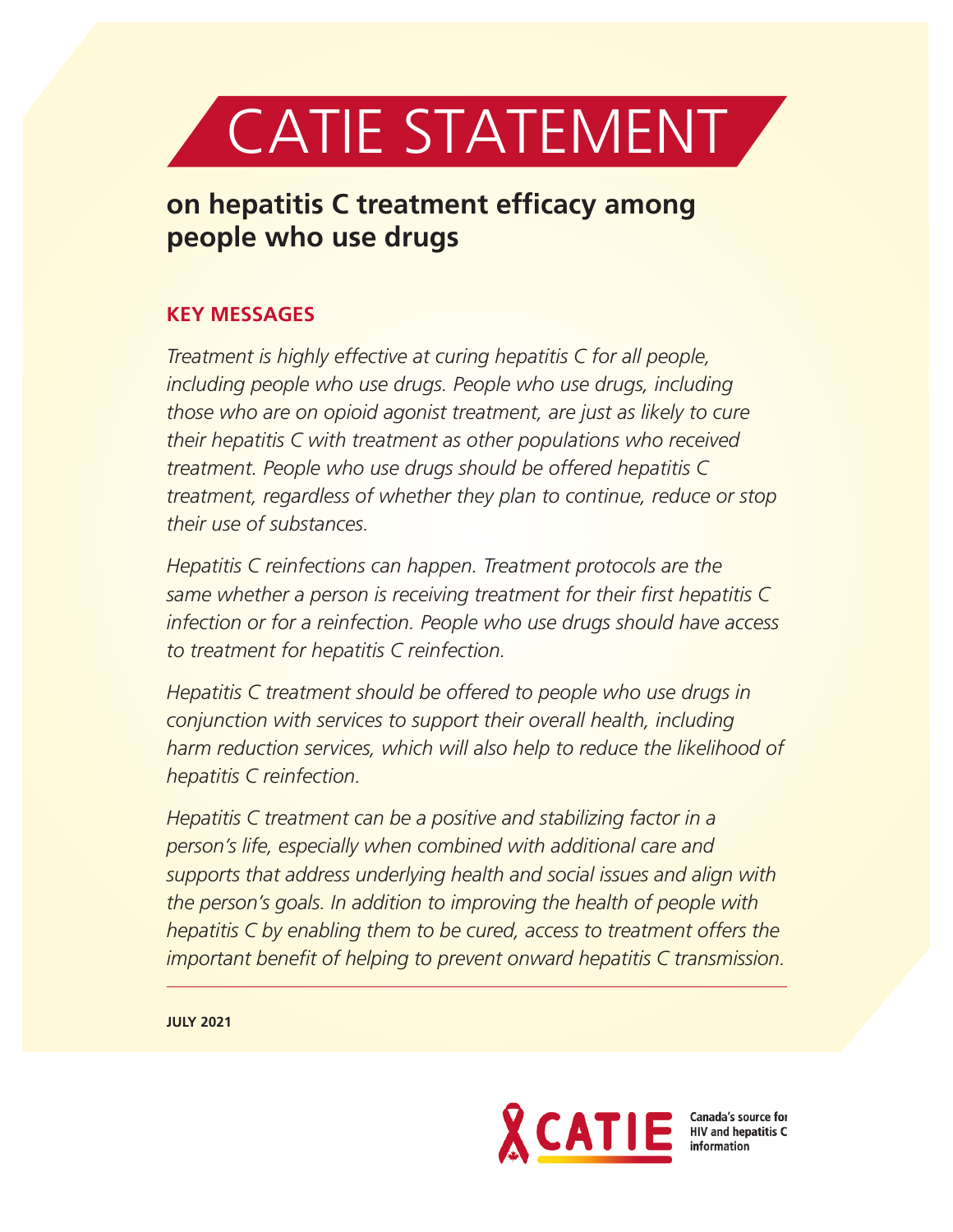## **INTRODUCTION**

*There has been a treatment revolution in hepatitis C: safe and highly effective direct-acting antiviral (DAA) treatment can now cure hepatitis C in as little as eight to 12 weeks. The availability of effective treatments has made the elimination of hepatitis C as a public health threat a possibility. There is strong evidence to suggest that offering treatment to the most high-risk individuals is the most effective and cost-efficient approach to achieving elimination of hepatitis C at both the individual and population levels.*

Canadian hepatitis C treatment guidelines now recommend that all people with chronic hepatitis C be considered for treatment, including people who use drugs, a population that is disproportionately affected by hepatitis C in Canada. People who use drugs experience significant stigma and discrimination and are more likely to face socioeconomic disadvantages, experience medical morbidities and experience barriers to accessing health care. These factors are significant barriers to accessing hepatitis C treatment and as such, people who use drugs are traditionally an underserved population when it comes to hepatitis C treatment.

This CATIE statement summarizes the best available evidence on hepatitis C treatment efficacy among people who use drugs. This statement was developed to help service providers in Canada adapt their programs and incorporate this evidence into their messaging and support for clients. This statement begins with simple key messages, followed by recommendations for service providers and a list of available tools and resources. It also provides a review of the evidence that service providers can use for more specific discussions with clients and colleagues.

#### **KEY MESSAGES**

Treatment is highly effective at curing hepatitis C for all people, including people who use drugs. People who use drugs, including those who are on opioid agonist treatment, are just as likely to cure their hepatitis C with treatment as others population who received treatment. People who use drugs should be offered hepatitis C treatment, regardless of whether they plan to continue, reduce or stop their use of substances.

Hepatitis C reinfections can happen. Treatment protocols are the same whether a person is receiving treatment for their first hepatitis C infection or for a reinfection. People who use drugs should have access to treatment for hepatitis C reinfection.

Hepatitis C treatment should be offered to people who use drugs in conjunction with services to support their overall health, including harm reduction services, which will also help to reduce the likelihood of hepatitis C reinfection.

Hepatitis C treatment can be a positive and stabilizing factor in a person's life, especially when combined with additional care and supports that address underlying health and social issues and align with the person's goals. In addition to improving the health of people with hepatitis C by enabling them to be cured, access to treatment offers the important benefit of helping to prevent onward hepatitis C transmission.

For more information, please see the evidence review at the end of this statement.

## **ABOUT HEPATITIS C TREATMENT**

Hepatitis C treatment has dramatically improved with the advent of DAAs, which cure over 95% of the people with hepatitis C who take them.

DAA treatment for hepatitis C is safe and effective. It usually involves taking one to three pills once a day for eight or 12 weeks. Side effects are usually mild and diminish or go away completely after a few weeks.

Hepatitis C treatment is now widely available, and publicly funded, across the country. For most clients, the cost of treatment is covered through public health insurance plans (provincial, territorial or federal). For many, private insurance may cover the cost of treatment. Most clients will not have to pay out of pocket for hepatitis C treatment, and programs (such as manufacturer patient assistance programs) are available to help cover the cost of deductibles if they exist.

## **RECOMMENDATIONS FOR SERVICE PROVIDERS**

Canadian treatment guidelines recommend that all patients with chronic hepatitis C infection should be considered candidates for treatment, including people who use drugs. A chronic hepatitis C infection is an infection that persists for more than six months. Despite this recommendation, barriers to accessing hepatitis C treatment exist for people who use drugs. The following recommendations have been made in an effort to address these barriers.

Below are recommendations on how service providers might better support the linkage to and uptake of hepatitis C treatment among people who use drugs.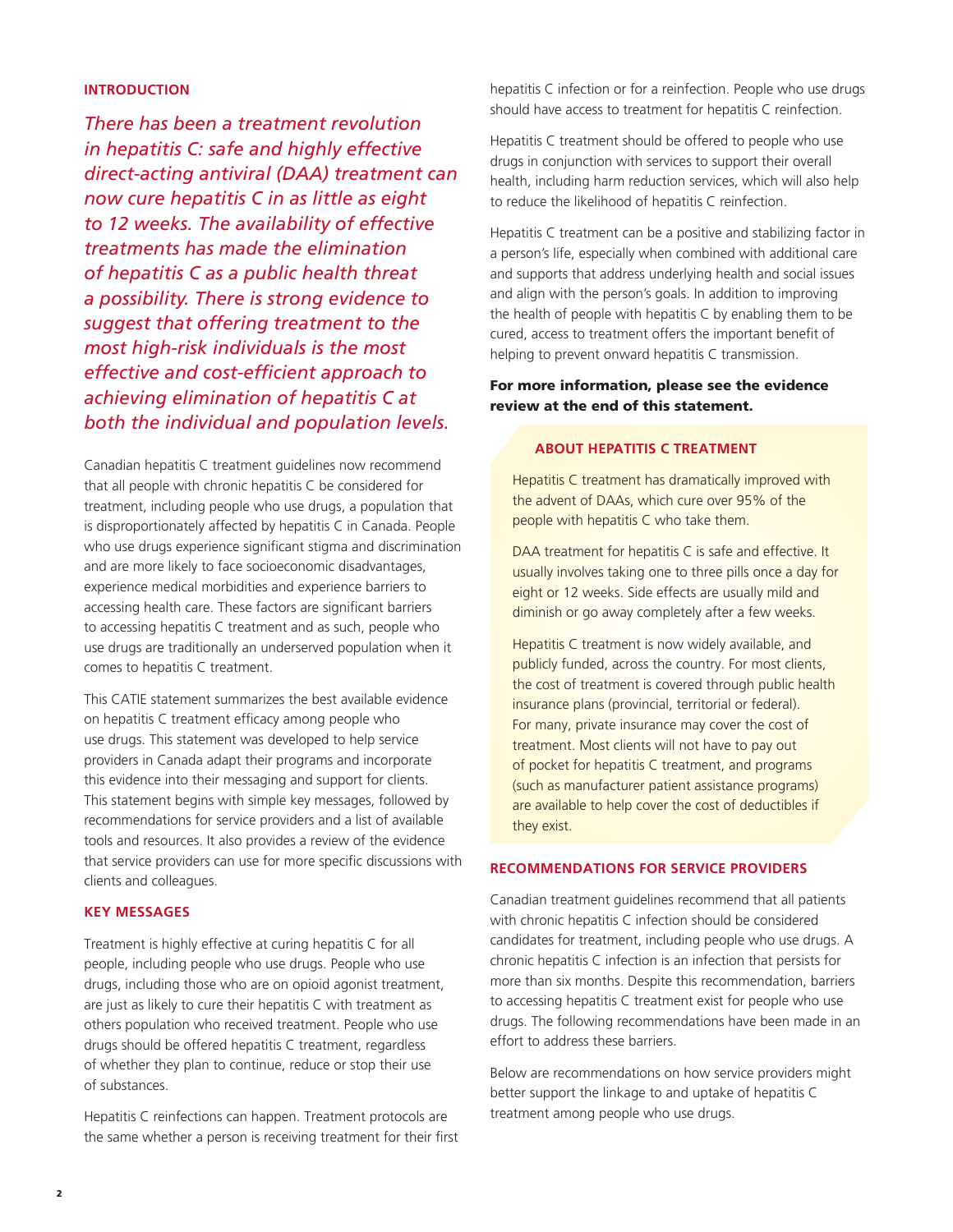*Underpinning each of these recommendations is the need to address the underlying health and social issues clients may be experiencing.* The current context of criminalization of drug use; subsequent incarceration; experiences of stigma, discrimination and marginalization; and the overdose crisis are examples of challenges that intersect with all efforts to support people who use drugs. Clients may have additional health or other social issues, and at times addressing these issues may be prioritized above hepatitis C treatment. Part of the service provider role in supporting clients with hepatitis C care is to build a trusting relationship and positive rapport so that service providers and clients can work together to prioritize and achieve their health and other goals.

## 1. Facilitate and support uptake of hepatitis C treatment among people who use drugs.

Hepatitis C treatment is beneficial and recommended for everyone with a chronic hepatitis C infection, regardless of the amount of liver injury. People who use drugs and who have a hepatitis C infection or reinfection should have access to treatment. Current drug or alcohol use should not be a barrier to receiving treatment, and going on opioid agonist treatment (OAT) or reducing drug or alcohol use is not required for hepatitis C treatment.

Some clients and providers may have questions about how DAA treatment interacts with substances, such as OAT and illicit drugs. No DAAs are contraindicated with OAT or opioids, stimulants, cannabinoids and ethanol (alcohol). The use of these substances should not be a barrier to accessing hepatitis C treatment, although there are some factors for healthcare providers to consider. There is a weak but potentially clinically significant interaction between fentanyl or oxycodone and certain DAAs: the effects of opiates could theoretically be enhanced when a person is taking certain DAAs, increasing the risk of respiratory depression and overdose.

Recommendations to manage this interaction includes monitoring for side effects such as decreased level of consciousness and respiratory depression. Further, in the context of a highly variable, unregulated and poisoned drug supply, harm reduction practices (such as not using alone, using lower amounts of illicit drugs and ensuring access to naloxone) are important at all times, including when clients are taking hepatitis C treatment.

## *If a client has hepatitis C, talk to them about the health benefits of treatment and what to expect.*

Discuss potential side effects of DAA treatment and how to manage them. Reinforce that hepatitis C treatment is safe and highly effective at curing hepatitis C. DAA treatment is much simpler to take than the older treatments (e.g., interferon), which were poorly tolerated, more difficult to administer and often inaccessible to people who use drugs.

## *Support clients while they are considering and going through hepatitis C treatment to remain engaged in care.*

To provide the best care for clients undergoing hepatitis C treatment, it is recommended that service providers take the following steps:

- Work with clients to identify and achieve the goals they have for themselves before they start treatment, and support them when they are ready to start treatment.
- Consider the types of supports that clients may benefit from during treatment, including services that address the underlying health and social issues they may be experiencing. Examples include income support programs, housing programs, food security programs, drug and alcohol programs (including OAT), harm reduction services including supervised consumption/overdose prevention sites, mental health programs, programs that address intimate partner violence, and health care services.
- Continue to emphasize and link clients to harm reduction education and services. Harm reduction supports decrease both the immediate risk of infection and the risk of future re-exposure and reinfection. Discuss and provide supports for overdose prevention.
- Talk about how to address possible missed or lost doses of medication. Offer, or link clients to, supports for medication adherence and continued engagement in care. Supports may include providing regular check-ins, offering flexible dispensing of medications, pairing DAAs with other treatments the person is currently receiving such as methadone or safer supply medications, providing group support, and ensuring treatment continuation and dose delivery across organizations such as prisons, psychiatric units and hospitals. Treatment support workers, case workers or peer support workers may be able to help to provide these services.

*Connect clients with hepatitis C to healthcare providers who have good reputations for supporting people who use drugs.* Given the stigma and discrimination that people who use drugs can experience while accessing services, the service provider role includes being aware of — and developing partnerships with — local healthcare providers, clinics and health centres that offer low-barrier, welcoming and respectful care for people who use drugs.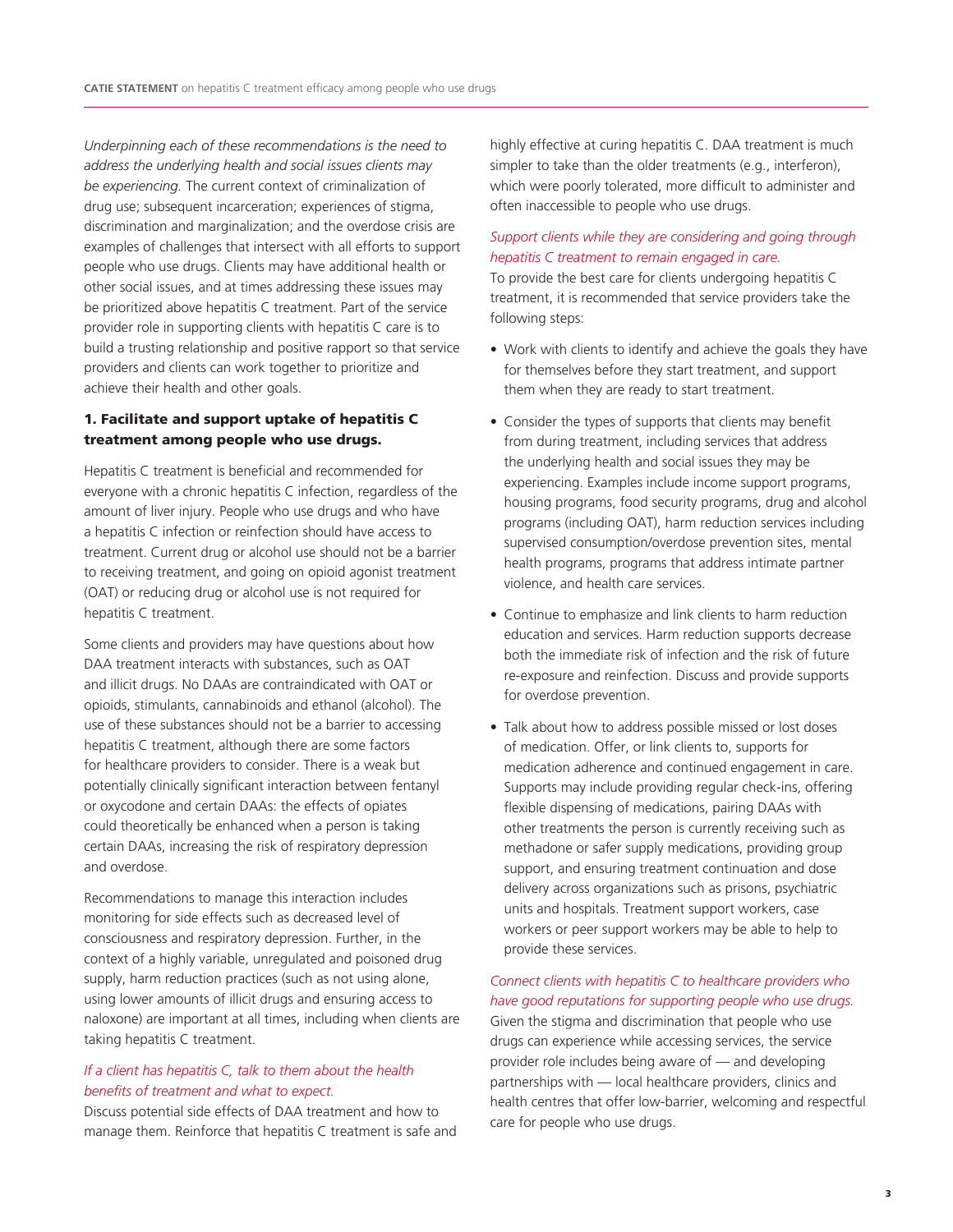## *For clients who experience reinfection, maintain a nonjudgmental environment, link clients to respectful care and offer support through treatment for reinfection.*

Some people will develop hepatitis C reinfection when they are re-exposed to the virus. Reinfection is to be expected and can be considered an important indicator of treatment coverage success by demonstrating that services are reaching the highest risk individuals in a community. Reinfection risk is highest in the time period immediately following treatment and among people who are exposed to many incidences of hepatitis C infection. Clients should be given ongoing access to harm reduction support following hepatitis C treatment. Clients should not be denied hepatitis C treatment because of concerns that they might become reinfected. The same treatment protocols are used to treat all hepatitis C infections, whether it is a first-time infection or a reinfection. However, treatment for reinfection can pose additional challenges that will need to be navigated. It is important to refer clients to providers who can provide retreatment, knowledgeable harm reduction conversations and psycho-social supports. In addition, it is important to emphasize client successes in testing and reconnecting to care.

## *Consider ways to integrate hepatitis C treatment into services that are already being accessed by people who use drugs*.

Integrated services can meet people where they are at and serve people in locations that are easier for them to access, more comfortable to use and more responsive to their health needs, such as harm reduction settings, supervised injection services, OAT programs, community health centres, sexual health services and shelters.

#### *Advocate for clients to access treatment.*

According to Canadian treatment guidelines, drug use should not affect an individual's eligibility for hepatitis C treatment. The service provider role may include advocating for treatment, reinforcing the point that people who use drugs are eligible for treatment and addressing barriers to treatment access.

## 2. Encourage routine testing for hepatitis C infection and reinfection for clients who use drugs and their networks.

Testing is the only way to identify if a person has hepatitis C. In Canada, regular hepatitis C testing is recommended for people at ongoing risk of hepatitis C, including people who use drugs.

### *Encourage clients who use drugs to get tested regularly for hepatitis C.*

• Support appropriate education around screening (antibody testing) and confirmatory testing.

- Find out how hepatitis C tests are conducted locally and prepare clients for what to expect.
- It is recommended that people at ongoing risk of hepatitis C infection be tested every six to 12 months. For individuals who have never had hepatitis C, this would mean being tested for hepatitis C antibodies with a screening test.
- Be familiar with, and develop partnerships with, local healthcare providers, clinics and other health centres that offer hepatitis C testing services and have a good reputation for supporting people who use drugs. By establishing these connections service providers can help to ensure that clients who use drugs are able to access testing services without barriers.

## *Encourage clients who have been cured of hepatitis C and are at risk of reinfection to be tested every six to 12 months for hepatitis C with a confirmatory test, typically an RNA test.*

- People who have had hepatitis C before will remain antibody positive and thus should be tested for reinfection using a confirmatory test only. Routine testing will help identify a person in the early stages of reinfection and will enable them to be engaged in care and treatment as soon as possible. The frequency of testing will be dependent on risk of re-exposure.
- Provide education to clients regarding hepatitis C transmission before, during and after treatment. Discuss the groups of people a client uses with (networks), support low-barrier peer-led referral pathways and offer hepatitis C testing and treatment for people in the client's networks.

*Consider ways to integrate hepatitis C testing into programs that support people who use drugs, such as OAT and harm reduction services, community health centres and shelters.* Integrated services can meet people where they are at and serve them in locations that are easier for them to access, more comfortable to use and more responsive to their health needs. Ensure appropriate post-test counselling services are available in conjunction with testing offerings.

## 3. Facilitate access to harm reduction services to reduce the likelihood of hepatitis C infection and reinfection.

The most common route of hepatitis C transmission in Canada is sharing equipment used to inject, smoke and/or snort drugs. Hepatitis C can be passed on when people share drug use equipment that has come in contact with blood that contains hepatitis C. New equipment should be used each time a person injects drugs (including needles and syringes, filters,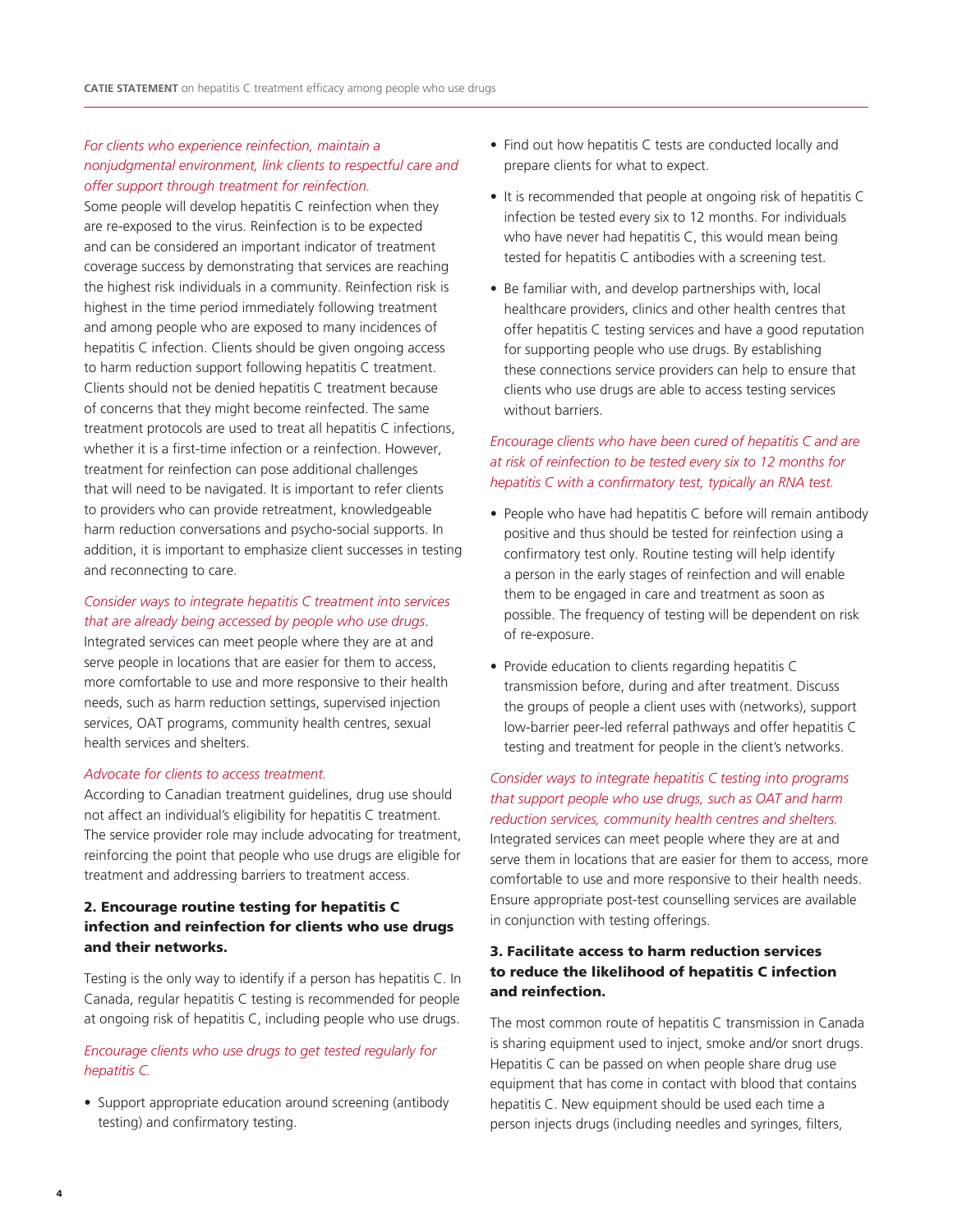water, and cookers used for preparing or injecting drugs), and an individual should use their own equipment to smoke drugs (including pipes and mouthpieces) and snort drugs (including straws or rolled paper).

## *Inform clients that a person can be reinfected with hepatitis C if they are exposed to the virus again.*

There is no vaccine to prevent hepatitis C infection. Hepatitis C reinfection after re-exposure can occur in people who have spontaneously cleared the virus, as well as in people who have been treated and cured. Previous treatment for hepatitis C does not protect against reinfection.

## *Speak with clients about how they are using drugs and support them to use more safely to prevent reinfection by providing:*

- counselling about safer drug use, including overdose prevention and naloxone
- resources for safer drug use, such as new drug use equipment
- information on the nearest supervised consumption site or overdose prevention site (if these services are available)

## *Offer welcoming and safe services where clients are treated with dignity and respect.*

This includes the provision of culturally safe and competent care. Recognize that the criminalization of drug use and resulting stigma may be a barrier to people feeling safe accessing harm reduction services. These conditions may result in people using alone, which puts them at increased risk of death from overdose. If an organization does not provide services that a person needs, discuss their fears and offer warm referrals.

#### **TOOLS AND RESOURCES**

#### CATIE resources

- Hepatitis C treatment in harm reduction programs *Prevention in Focus*
- Common hepatitis C drugs available in Canada for adults CATIE poster
- Hepatitis C: Treatment and liver health CATIE resource
- Epclusa (velpatasvir + sofosbuvir) Fact sheet
- Maviret (glecaprevir + pibrentasvir) Fact sheet
- Harvoni (ledipasvir + sofosbuvir) Fact sheet
- Zepatier (elbasvir + grazoprevir) Fact sheet
- Vosevi (sofosbuvir + velpatasvir + voxilaprevir) Fact sheet
- Ibavyr (ribavirin) Fact sheet
- Curing hepatitis C: What you need to know if you use drugs – CATIE booklet
- Responding to an opioid and stimulant overdose CATIE booklet

## Guidelines, position papers and consensus statements

- The management of chronic hepatitis C: 2018 guideline update from the Canadian Association for the Study of the Liver - *Canadian Medical Association Journal*
- Global declaration to eliminate hepatitis C in people who use drugs – International Network on Health and Hepatitis in Substance Users
- Blueprint to inform hepatitis C elimination efforts in Canada – Canadian Network on Hepatitis C
- Global health sector strategy on viral hepatitis 2016–2021 World Health Organization

#### **EVIDENCE**

Hepatitis C treatment efficacy and individual and community benefits of treatment

Hepatitis C treatment has dramatically improved with the advent of DAAs. DAAs are all-oral medications, typically taken over eight to 12 weeks, which have minimal side effects and cure over 95% of the people with hepatitis C who take them.1,2 The previously available interferon-based hepatitis C treatment was poorly tolerated, was taken by injection over 24–48 weeks, had potential psychiatric side effects and was associated with a lower likelihood of cure.<sup>3</sup>

DAA treatment and hepatitis C cure provide significant health benefits, including reducing the risk of liver failure, liver cancer (hepatocellular carcinoma) and cirrhosis and reducing the risk of the development of extrahepatic manifestations, such as cryoglobulinemia, non-Hodgkin lymphoma, cardiovascular disease and diabetes mellitus.<sup>4</sup> Benefits of being cured also include improved health-related quality of life.<sup>5</sup>

While the primary benefit of scaling up testing, treatment and linkage to care is diagnosing hepatitis C infections and curing people, these efforts can also be considered a prevention strategy. Wide-scale treatment and cure means there are fewer people with hepatitis C and therefore there are fewer opportunities for onward transmission of the virus, resulting in a decrease in the number of new infections. This concept is called treatment as prevention.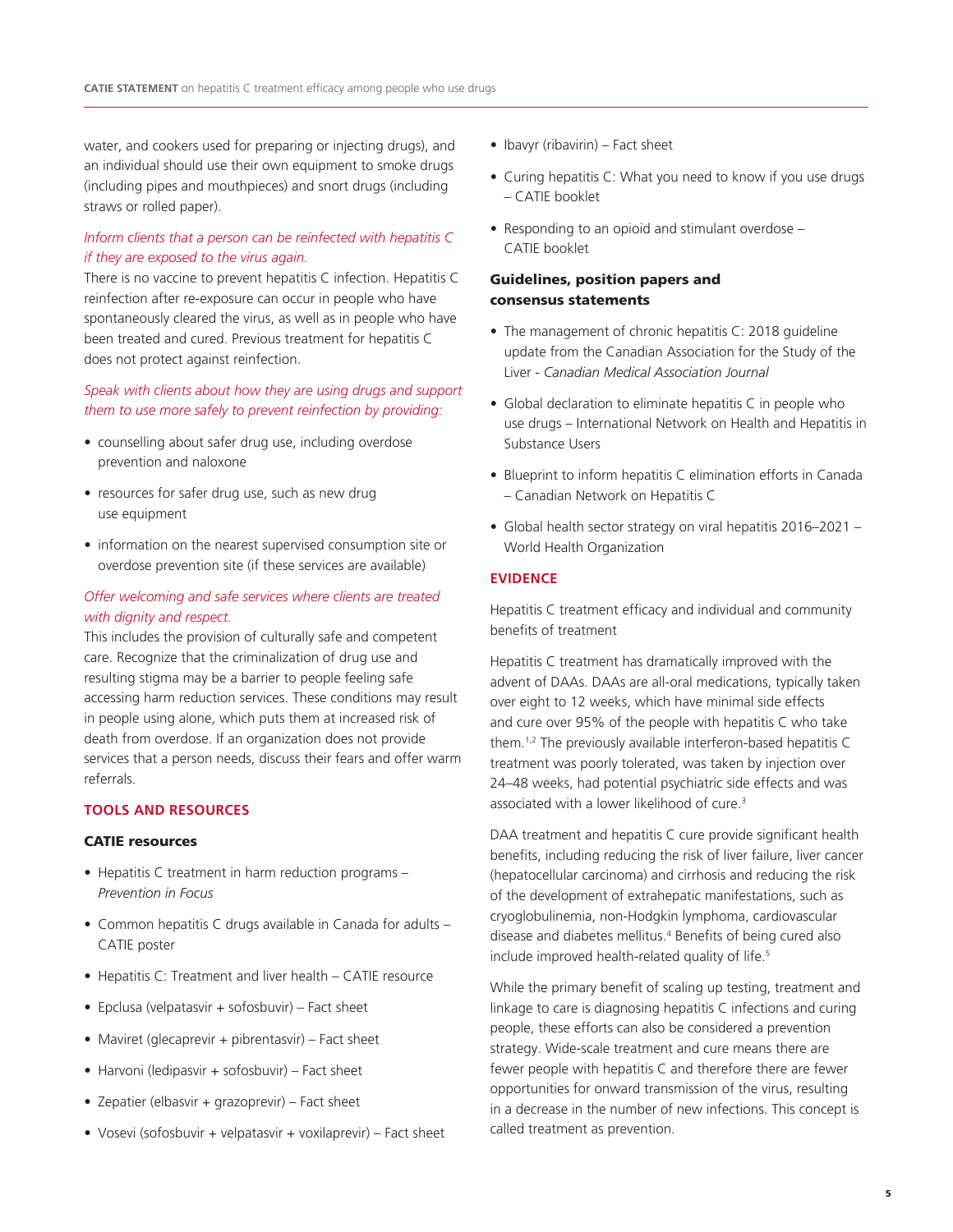Hepatitis C treatment as prevention initiatives have resulted in reduced incidence of hepatitis  $C$  in Iceland,<sup> $6$ </sup> in prison settings in Australia<sup>7</sup> and among HIV-positive men who have sex with men in the Netherlands.<sup>8</sup> There is strong evidence to suggest that offering treatment to the most high-risk individuals is the most effective and cost-efficient approach to eliminating hepatitis C at both the individual and population levels.9-12 In addition to modelling that suggests that treatment as prevention is an effective strategy for addressing hepatitis C among people who use drugs,<sup>12</sup> rapid scale-up of hepatitis C treatment among people who use drugs in Australia demonstrated a decline in the transmission of hepatitis C virus and in the prevalence of hepatitis C virus viremia (the presence of virus in the blood) among a population of people who inject drugs.13 Adopting an effective treatment as prevention approach targeting people who use drugs also requires concurrent high coverage of harm reduction services.14

## Hepatitis C treatment access among people who use drugs: gaps in access and barriers to receiving treatment

#### *Gaps in access to hepatitis C treatment*

People who use drugs are over-represented in the global hepatitis C epidemic.<sup>2</sup> This is also true in Canada, where injection drug use is the most frequently reported risk exposure among people with hepatitis C.<sup>15</sup> A 2017-2019 national survey of people who inject drugs in Canada (formerly called I-Track) found that 64% of participants had a current or past hepatitis C infection and 37% of participants had a current hepatitis C infection.<sup>16</sup>

Despite treatment advances, people who use drugs continue to be an underserved population when it comes to accessing hepatitis C testing, care and treatment. In the same 2017– 2019 national survey of people who inject drugs in Canada, only 50% of people who used drugs with a current hepatitis C infection were aware of their infection. Of those who were aware of their status, only 11% had ever received hepatitis C treatment, and of those who received treatment, 4% were currently on treatment.<sup>16</sup>

In the past, with interferon-based hepatitis C treatments, injection drug use was a contraindication to treatment.<sup>17</sup> However, DAA treatment is safe and effective for people who use drugs.18,19 and Canadian treatment guidelines recommend that all patients with chronic hepatitis C infection should be considered candidates for treatment.5

#### *Barriers to receiving hepatitis C treatment*

People who inject drugs experience significant stigma and discrimination and are more likely to have socioeconomic disadvantages, experience medical morbidities and experience barriers to accessing health care.<sup>20</sup> Unintended harms of injection drug use, rooted in its criminalization, include bloodborne viral infections, overdose and overdose death, and injecting-related bacterial infections.20 In Canada, the ongoing overdose crisis presents an urgent challenge to keep people alive;21 there have been steep drug-related mortality increases among both people living with hepatitis C and those who are hepatitis C negative.<sup>22</sup>

Barriers to accessing hepatitis C treatment among people who use drugs can be categorized as provider-level and systemic barriers and individual-level barriers. Provider-level and systemic barriers include:

- reluctance to treat people who are actively using drugs,<sup>23,24</sup> along with misconceptions regarding treatment effectiveness,<sup>25-28</sup> reinfection<sup>24,29</sup> and adherence<sup>29</sup>
- lack of knowledge of hepatitis C testing and treatment among healthcare professionals, which can lead to the inability to adequately identify and treat people<sup>24,27,30</sup>
- lack of appropriate treatment settings for people who use drugs (e.g., lack of infrastructure for hepatitis C services, complicated or compartmentalized and poorly linked service delivery)<sup>24,28,30,31</sup>
- criminalization of drug use, stigma and discrimination of people who use drugs<sup>19,31</sup> and linked contextual factors related to resulting marginalization such as poverty, homelessness and the overdose crisis<sup>31</sup>
- lack of knowledge of the needs (e.g., health and social support needs) of people who use drugs<sup>27,30</sup>

Individual-level barriers to accessing hepatitis C treatment among people who use drugs are specific to each person and are linked to systemic barriers. They can include:

- experiencing stigmatization,<sup>23,24</sup> being concerned about experiencing stigmatization and mistrusting the health system24,26,27,29,30,32
- having multiple competing priorities and not being able to fully engage in care<sup>24,27,30</sup> or prioritizing hepatitis  $C$  treatment below other health concerns (e.g., housing, overdose, HIV)<sup>31</sup>
- being unaware of one's hepatitis C status, being asymptomatic<sup>23,27</sup> or perceiving one's need for treatment to be low23,24,29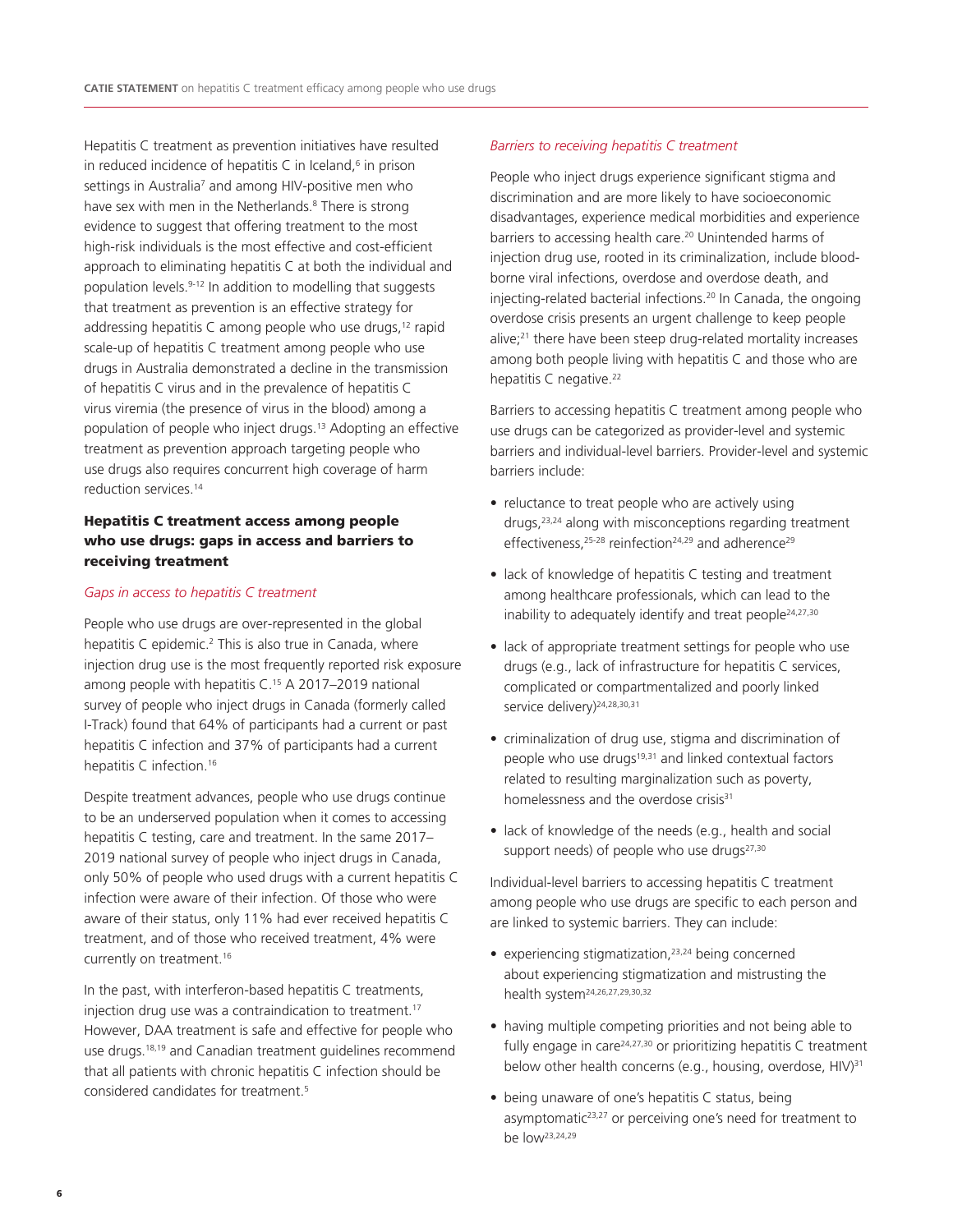• having limited knowledge of DAA treatments, where to access treatment, or eligibility criteria23,24

Some of the barriers at the provider level can be addressed through approaches such as integration, or co-location, of services within harm reduction programs (e.g., safer consumption sites, overdose prevention sites) or other programs or settings (e.g., HIV programs, OAT programs, primary care services, sexual health services).<sup>23,24,31</sup> Other barriers at the provider level can be addressed by improving the competencies and awareness of healthcare providers and addressing any misconceptions they may have about hepatitis C testing and treatment for people who use drugs.23,24 This can include engaging people with lived and living experience to plan and lead service delivery.<sup>23,31</sup>

Barriers at the individual level can be addressed by linking clients to social and medical supports including income supports, housing and mental health care; $24,31$  providing education about hepatitis C and DAA treatment;<sup>24</sup> and building partnerships with healthcare providers and services locally that provide safe and nonjudgmental care for people who use drugs and supporting clients with linkage and navigation to these services.

#### Treatment efficacy among people who use drugs

Current Canadian hepatitis C treatment guidelines recommend that all people with chronic hepatitis C be considered for treatment, including people who use drugs.<sup>5</sup> This is aligned with other national and international guidelines and recommendations.<sup>33-36</sup>

## *Sustained virological response (SVR) among people who use drugs*

A strong body of evidence demonstrates that DAA treatment is highly effective at curing hepatitis C among people who use drugs and that hepatitis C treatment outcomes among people who use drugs and people on OAT are similar to those among people without a history of drug use. A recent systematic review and meta-analysis found that hepatitis C treatment was highly effective among people with recent drug use and people receiving OAT,<sup>37</sup> and the results of this review were comparable with those of another study.38 In both studies, SVR was achieved in about 88% of people with recent injection drug use and about 91% of people receiving OAT.37,38

Further, in a recent systemic review and meta-analysis of DAA treatment efficacy among people who use drugs, there was no significant difference in the proportion of SVR (or cure) among people receiving OAT and a control group, or among people who inject drugs and a control group.<sup>18</sup> The analysis included

1,702 participants on OAT, 538 participants who injected drugs and 19,723 participants who served as controls. SVR achievement ranged from 90% (OAT group) to 88% (injection drug use group).<sup>18</sup>

All three of these articles included studies on hepatitis C treatment among people with current and recent injection drug use. This affirms that treatment in this population is highly effective and that abstinence from drug use should not be a prerequisite for treatment.

#### *Safety of DAA treatment with OAT or drug use*

No DAAs are contraindicated with OAT or with illicit drugs; however, there are some factors for healthcare providers to consider. In the practice guidelines for hepatitis C treatment produced by the European Association for the Study of the Liver, fentanyl and oxycodone are identified as having potential interactions with certain DAA treatments.<sup>33</sup>

Recommended management includes monitoring for decreased level of consciousness and respiratory depression.<sup>39</sup> There are no expected interactions with stimulants, cannabinoids and ethanol.<sup>40</sup> It is important to note that these potential drug interactions should not dissuade providers from prescribing DAAs to clients who are taking OAT or using drugs, as real-world studies have shown that hepatitis C treatment is safe and effective in people who use drugs and people on OAT.18,19

#### *Treatment adherence among people who use drugs*

Treatment adherence has been identified as a potential concern among clinicians reluctant to offer hepatitis C treatment to people who use drugs.37 However, evidence suggests there is no significant difference in treatment adherence among people who use drugs and people who don't use drugs.18 SVR achievement remains high among people who do not adhere to their DAA treatment, suggesting there is forgiveness to non-adherence with DAA treatment.<sup>41-43</sup> Non-adherence is typically defined as taking less than 90% of doses.

Two large international studies called SIMPLIFY and D3FEAT reported on SVR and adherence among people who use injection drugs and people receiving OAT. Participants received once-daily and twice-daily DAA treatments. Six centres in Canada were included in the study.41 Median adherence was high at 92%. In total, 40% of participants were categorized as nonadherent (i.e., took less than 90% of their doses); however, SVR remained high in both nonadherent and adherent participants (89% and 95%, respectively). There was no difference in SVR between participants who missed seven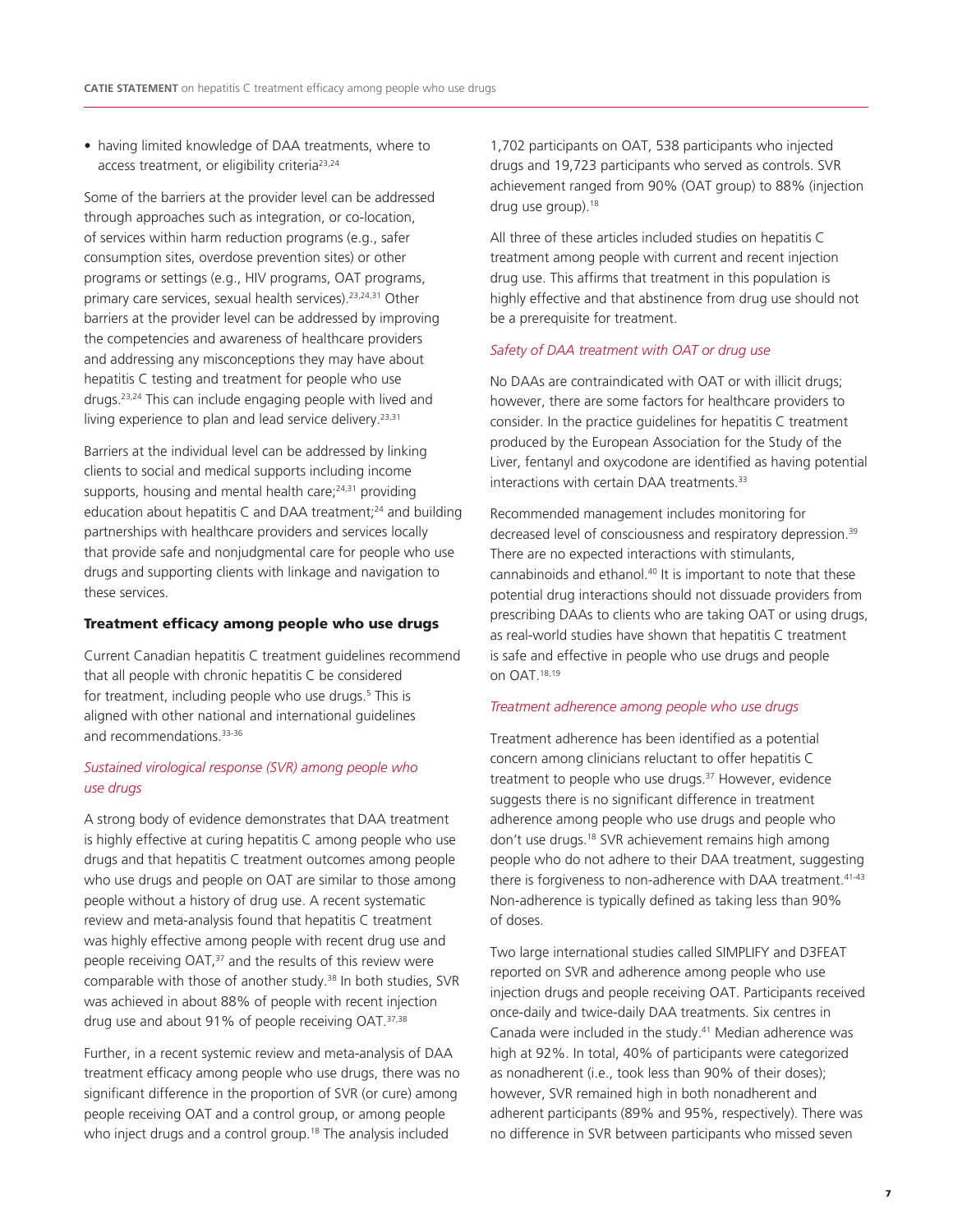consecutive doses and those who did not. Nonadherence was associated with recent stimulant injection, unstable housing and twice-daily dosing. Adherence also decreased over the course of treatment.41

Some clients may benefit from and prefer to access enhanced adherence supports.<sup>44</sup> Such supports may include:

- regular contact by phone or in person<sup>44</sup>
- directly observed dispensing of medications (daily or weekly)<sup>44,45</sup>
- liaison with other organizations or delivery of treatment to prisons, psychiatric units and hospitals<sup>44</sup>
- $\bullet$  group treatment<sup>45</sup>

#### *Hepatitis C reinfection among people who use drugs*

People who engage in ongoing risk behaviours related to drug use, such as sharing injection drug use equipment, may be exposed to the hepatitis C virus and become reinfected with hepatitis C. Canadian hepatitis C treatment guidelines recommend that people who have ongoing risk exposures receive annual RNA testing to assess for reinfection.5 Hepatitis C reinfection should be managed the same way as a primary infection.<sup>5</sup> This is aligned with other international guidelines.<sup>33</sup>

Hepatitis C reinfection is often cited as a concern among clinicians reluctant to offer treatment to people who use drugs.18,19 However, being cured of hepatitis C has significant benefits for individuals' health, as well as community benefits such as preventing onward transmission of hepatitis C. From a treatment as prevention perspective, hepatitis C reinfections in a setting with high harm reduction service coverage can be interpreted as a marker of success: it can be considered an indication that treatment is reaching individuals with high-risk drug use who are often not seen accessing services.<sup>14</sup>

A meta-analysis of hepatitis C reinfection among people who inject drugs included international data from 6,311 person-years of follow-up and 36 studies including nine studies from Canada.46 The pooled rates were 5.9 reinfections per 100 person-years among people with recent drug use, 6.2 reinfections per 100 person-years among people with recent injection drug use and 3.8 reinfections per 100 personyears among people receiving OAT. There are similar rates of reinfection following interferon-based treatments, suggesting that concerns that individuals may change their risk behaviours after receiving DAA treatment (because DAA treatment is less onerous and more successful than the earlier hepatitis C treatments) are unfounded.46 Receipt of OAT and longer

follow-up time were associated with lower reinfection rate. Reinfection rates were lower than primary infection rates in a pooled analysis of seven studies of people who use drugs.<sup>46</sup>

Strategies to address hepatitis C reinfection among people who use drugs include the following:<sup>14,19</sup>

- acknowledge that when treating people with higher risk injection drug use, reinfections are to be expected
- discuss reinfection risk with clients before, during and after treatment
- optimize harm reduction strategies, including offering education and resources for safer injection drug use practices and overdose prevention
- discuss clients' injecting partners and offer screening for their regular partners
- screen for reinfection with annual RNA assessment
- offer treatment for reinfection without stigma or discrimination

#### **REFERENCES**

- 1. Falade-Nwulia O, Suarez-Cuervo C, Nelson DR et al. Oral direct-acting agent therapy for hepatitis C virus infection: a systematic review. *Annals of Internal Medicine*. 2017;166(9):637-48.
- 2. World Health Organization. *Global health sector strategy on viral hepatitis, 2016–2021*. Geneva: World Health Organization; 2016 Jun. Available from: https://www.who.int/hepatitis/strategy2016-2021/ghsshep/en/
- 3. Grebely J, Bruneau J, Bruggmann P et al. Elimination of hepatitis C virus infection among PWID: the beginning of a new era of interferon-free DAA therapy. *International Journal of Drug Policy*. 2017;47:26-33.
- 4. Gonzalez HC, Gordon SC. Hepatitis C. *Gastroenterology Clinics of North America*. 2020;49(2):301-14.
- 5. Shah H, Bilodeau M, Burak KW et al. The management of chronic hepatitis C: 2018 guideline update from the Canadian Association for the Study of the Liver. *CMAJ*. 2018;190(22):E677-E687.
- 6. Olafsson S, Fridriksdottir RH, Tyrfingsson T et al. THU-412-Iceland may already have reached the WHO 2030 targets for diagnosis and treatment of hepatitis C virus infection: results from the Treatment as Prevention for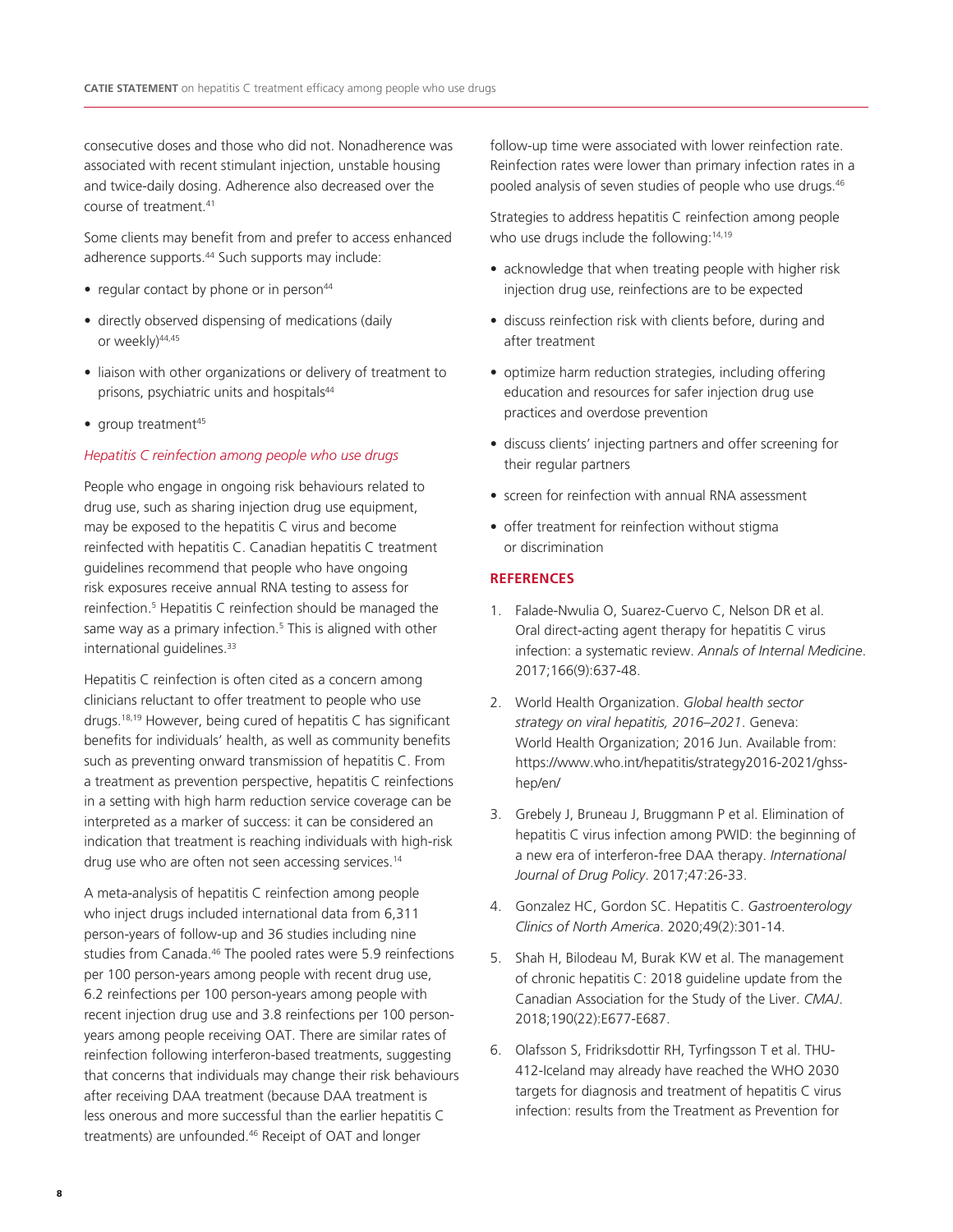Hepatitis C (Trap HepC) Program. *Journal of Hepatology*. 2019;70(1);e337–e338.

- 7. Hajarizadeh B, Grebely J, Byrne M et al. Evaluation of hepatitis C treatment-as-prevention within Australian prisons (SToP-C): a prospective cohort study. *Lancet Gastroenterology & Hepatology*. 2021;6(7):533-46.
- 8. Boerekamps A, van den Berk GE, Lauw FN et al. Declining hepatitis C virus (HCV) incidence in Dutch human immunodeficiency virus-positive men who have sex with men after unrestricted access to HCV therapy. *Clinical Infectious Diseases*. 2018 May;66:1360-65.
- 9. Martin NK, Vikerman P, Foster GR et al. Can antiviral therapy for hepatitis C reduce the prevalence of HCV among injecting drug user populations? A modeling analysis of its prevention utility. *Journal of Hepatology*. 2011 Jun;54(6):1137-44.
- 10. Midgard H, Weir A, Palmateer N et al. HCV epidemiology in high-risk groups and the risk of reinfection. *Journal of Hepatology*. 2016;65:S33-S45.
- 11. Marcellin F, Demoulin B, Suzan-Monti M et.al. Risk factors for HCV reinfection or transmission in HIV-HCV coinfected MSM (ANRS-VESPA2 French National Survey). *Journal of Acquired Immune Deficiency Syndromes*. 2015 Dec 15; 70(5):e179-e182.
- 12. Hickman M, De Angelis D, Vickerman P et al. Hepatitis C virus treatment as prevention in people who inject drugs – testing the evidence. *Current Opinion in Infectious Diseases*. 2015 Dec;28(6):576-582.
- 13. Iversen J, Dore GJ, Catlett B et al. Association between rapid utilisation of direct hepatitis C antivirals and decline in the prevalence of viremia among people who inject drugs in Australia. *Journal of Hepatology*. 2019;70(1):33-9.
- 14. Dore G. HCV reinfection as a positive indication of highrisk population treatment access. *Journal of Viral Hepatitis*. 2019;26:516-8.
- 15. Public Health Agency of Canada. *Report on hepatitis B and C in Canada: 2017*. Ottawa: Centre for Communicable Diseases and Infection Control, Infectious Disease Prevention and Control Branch, Public Health Agency of Canada; 2019. Available from: https://www.canada.ca/ content/dam/themes/health/publications/diseasesconditions/report-hepatitis-b-c-canada-2017/reporthepatitis-b-c-canada-2017.pdf
- 16. Government of Canada. Tracks survey of people who inject drugs in Canada, Phase 4, 2017–2019: national findings. *Canada Communicable Disease Report*. 2020 May 7;46(11):138-48. Available from: https://www.canada.ca/en/public-health/services/reportspublications/can...
- 17. Myers RP, Shah H, Burak KW et al. An update on the management of chronic hepatitis C: 2015 consensus guidelines from the Canadian Association for the Study of the Liver. *Canadian Journal of Gatroenterology and Hepatology*. 2015;29(1):19-34.
- 18. Graf C, Mücke MM, Dultz G et al. Efficacy of direct-acting antivirals for chronic hepatitis C virus infection in people who inject drugs or receive opioid substitution therapy: a systematic review and meta-analysis. *Clinical Infectious Diseases*. 2020;70(11):2355-65.
- 19. Martinello M, Dore GJ, Matthews GV et al. Strategies to reduce hepatitis C virus reinfection in people who inject drugs. *Infectious Disease Clinics of North America*. 2018; 32(2):371-93.
- 20. Grebely J, Dore GJ, Morin S et al. Elimination of HCV as a public health concern among people who inject drugs by 2030 – What will it take to get there? *Journal of the International AIDS Society*. 2017;20:221-46.
- 21. Selfridge M, Cunningham EB, Milne R et al. Direct-acting antiviral treatment for hepatitis C, reinfection and mortality among people attending an inner-city community health centre in Victoria, Canada. *International Journal of Drug Policy*. 2019;72:106-13.
- 22. Samji H, Yu A, Wong S et al. Drug-related deaths in a population-level cohort of people living with and without hepatitis C virus in British Columbia, Canada. *International Journal of Drug Policy*. 2020;86:102989.
- 23. Goodyear T, Brown H, Browne AJ et al. "I want to get better, but…": identifying the perceptions and experiences of people who inject drugs with respect to evolving hepatitis C virus treatments. *International Journal for Equity in Health*. 2021;20(1):81.
- 24. Amoako A, Ortiz-Paredes D, Engler K et al. Patient and provider perceived barriers and facilitators to direct acting antiviral hepatitis C treatment among priority populations in high income countries: a knowledge synthesis. *International Journal of Drug Policy*. 2021;103247.
- 25. Norton BL, Akiyama MJ, Zamor PJ et al. Treatment of chronic hepatitis C in patients receiving opioid agonist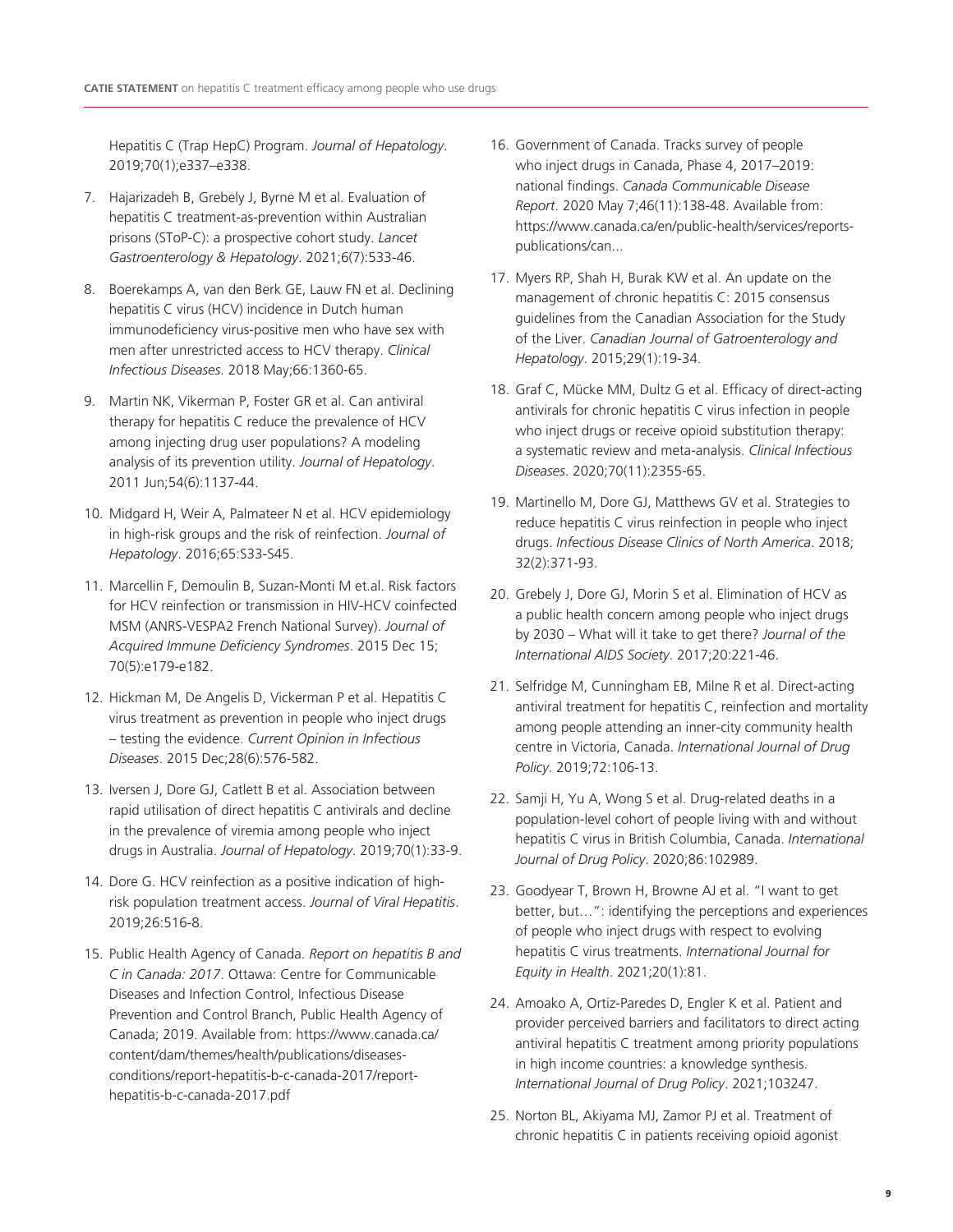therapy: a review of best practice. *Infectious Disease Clinics of North America*. 2018;32(2):347-70.

- 26. Fragomeli V, Weltman M. Addressing viral hepatitis in the opiate substitution setting: an integrated nursing model of care. *Journal of Gastroenterology and Hepatology*. 2015; 30(2):6-11.
- 27. Hashim A, O'Sullivan M, Williams H et al. Developing a community HCV service: Project ITTREAT (integrated community-based test – stage – TREAT) service for people who inject drugs. *Primary Health Care Research & Development*. 2018;19:110-20.
- 28. Lazarus JV, Percias JM, Picchio C et al. We know DAAs work, so now what? Simplifying models of care to enhance the hepatitis C cascade. *Journal of Internal Medicine*. 2019;286:502-25.
- 29. Zeremski M, Zibbell JE, Martinez AD et al. Hepatitis C virus control among persons who inject drugs requires overcoming barriers to care. *World Journal of Gastroenterology*. 2013;19(44):7846-51.
- 30. Bruggman P, Litwin AH. Models of care for the management of hepatitis C virus among people who inject drugs: one size does not fit all. *Clinical Infectious Diseases*. 2013;57(S2):S56-61.
- 31. Goodyear T, Ti L, Carrieri P et al. "Everybody living with a chronic disease is entitled to be cured": challenges and opportunities in scaling up access to direct-acting antiviral hepatitis C virus treatment among people who inject drugs. *International Journal of Drug Policy*. 2020; 81:102766.
- 32. Grebely J, Oser J, Taylor LE et al. Breaking down the barriers to hepatitis C virus (HCV) treatment among individuals with HCV/HIV coinfection: action required at the system, provider, and patient levels. *Journal of Infectious Diseases*. 2013 Mar;207 Suppl1(Suppl1):S19-25.
- 33. European Association for the Study of the Liver (EASL). EASL recommendations on treatment of hepatitis C: final update of the series [practice guidelines]. *Journal of Hepatology*. 2020;73:1170-1218.
- 34. American Association for the Study of Liver Diseases (AASLD). HCV guidance: recommendations for testing, managing, and treating hepatitis C [website]. AASLD; 2020. Available from: www.hcvguidelines.org
- 35. Chung, RT, Ghany MG, Kim AY et al. Hepatitis C guidance 2018 update: AASLD-IDSA recommendations for testing,

managing, and treating hepatitis C virus infection. *Clinical Infectious Diseases*. 2018;67(10):1477-92.

- 36. World Health Organization. *Guidelines for the care and treatment of persons diagnosed with chronic hepatitis C virus infection*. Geneva: World Health Organization; 2018. https://www.who.int/hepatitis/publications/hepatitis-cguidelines-2018/en/
- 37. Hajarizadeh B, Cunningham EB, Reid H et al. Direct-acting antiviral treatment for hepatitis C among people who use or inject drugs: a systematic review and meta-analysis. *Lancet Gastroenterology & Hepatology*. 2018;3(11): 754-67.
- 38. Latham NH, Doyle JS, Palmer AY et al. Staying hepatitis C negative: a systematic review and meta-analysis of cure and reinfection in people who inject drugs. *Liver International*. 2019;39(12):2244-60.
- 39. Hong J, Wright RC, Partovi N et al. Review of clinically relevant drug interactions with next generation hepatitis C direct-acting antiviral agents. *Journal of Clinical and Translational Hepatology*. 2020;8(3):322-35.
- 40. Ing Lorenzini K, Girardin F. Direct-acting antiviral interactions with opioids, alcohol or illicit drugs of abuse in HCV-infected patients. *Liver International*. 2020;40(1): 32-44.
- 41. Cunningham EB, Hajarizadeh B, Amin J et al. Adherence to once-daily and twice-daily direct-acting antiviral therapy for hepatitis C infection among people with recent injection drug use or current opioid agonist therapy. *Clinical Infectious Diseases*. 2020;71(7):e115-e124.
- 42. Brooks KM, Castillo-Mancilla JR, Morrow M et al. Adherence to direct-acting antiviral therapy in people actively using drugs and alcohol: the INCLUD Study. *Open Forum Infectious Disease*. 2021;8(1):ofaa564.
- 43. Heo M, Pericot-Valverde I, Rennert L et al. Hepatitis C virus DAA treatment adherence patterns and SVR among people who inject drugs treated in opioid agonist therapy programs. *Clinical Infectious Diseases*. 2021 April 20; ciab334.
- 44. Read P, Gilliver R, Kearley J et al. Treatment adherence and support for people who inject drugs taking direct-acting antiviral therapy for hepatitis C infection. *Journal of Viral Hepatitis*. 2019;26(11):1301-10.
- 45. Norton BL, Akiyama MJ, Arnsten JH et al. High HCV cure rates among people who inject drugs and have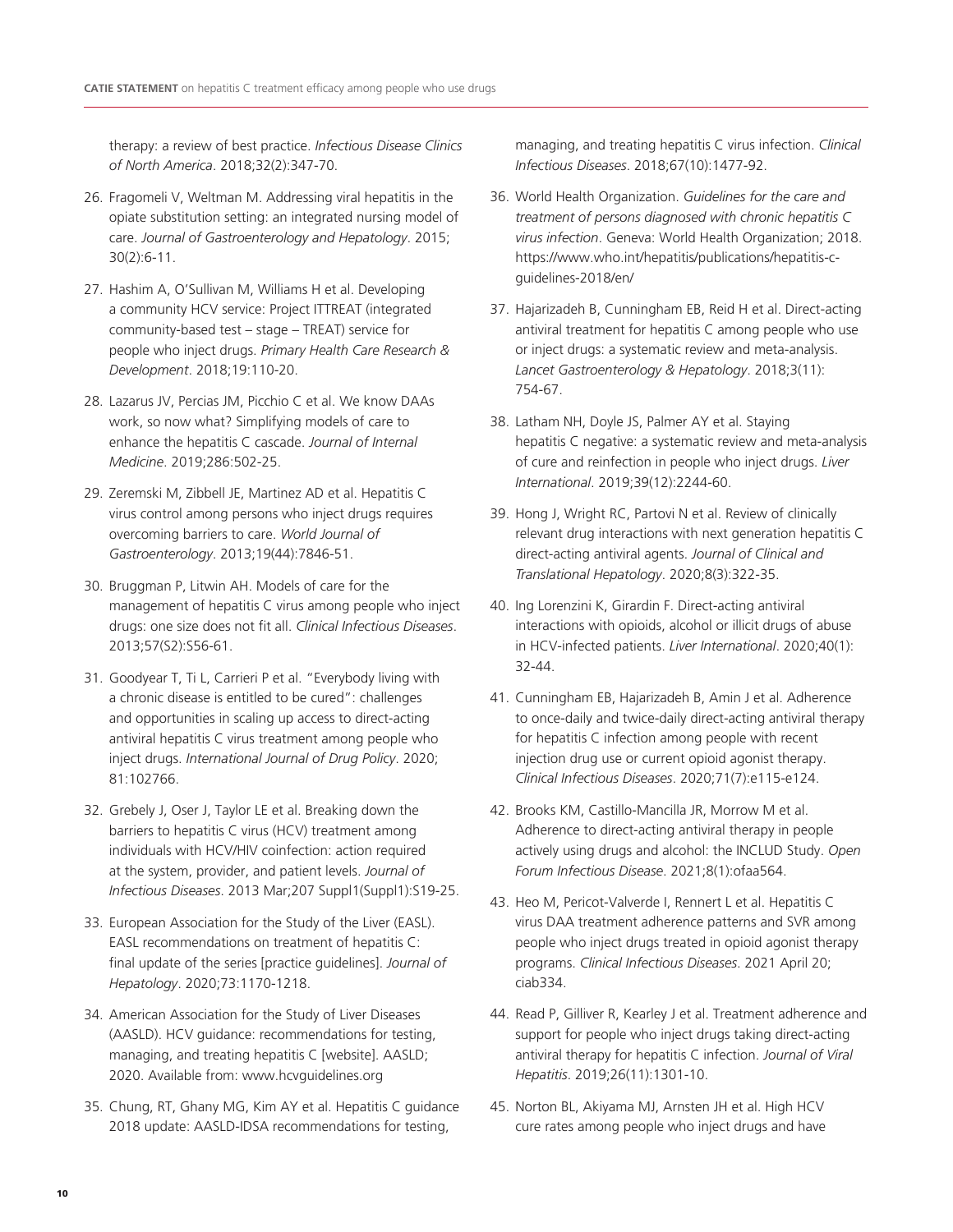suboptimal adherence: a patient-centered approach to HCV models of care. *International Journal of Drug Policy*. 2021;93:103135.

46. Hajarizadeh B, Cunningham EB, Valerio H et al. Hepatitis C reinfection after successful antiviral treatment among people who inject drugs: a meta-analysis. *Journal of Hepatology*. 2020;72(4):643-57.